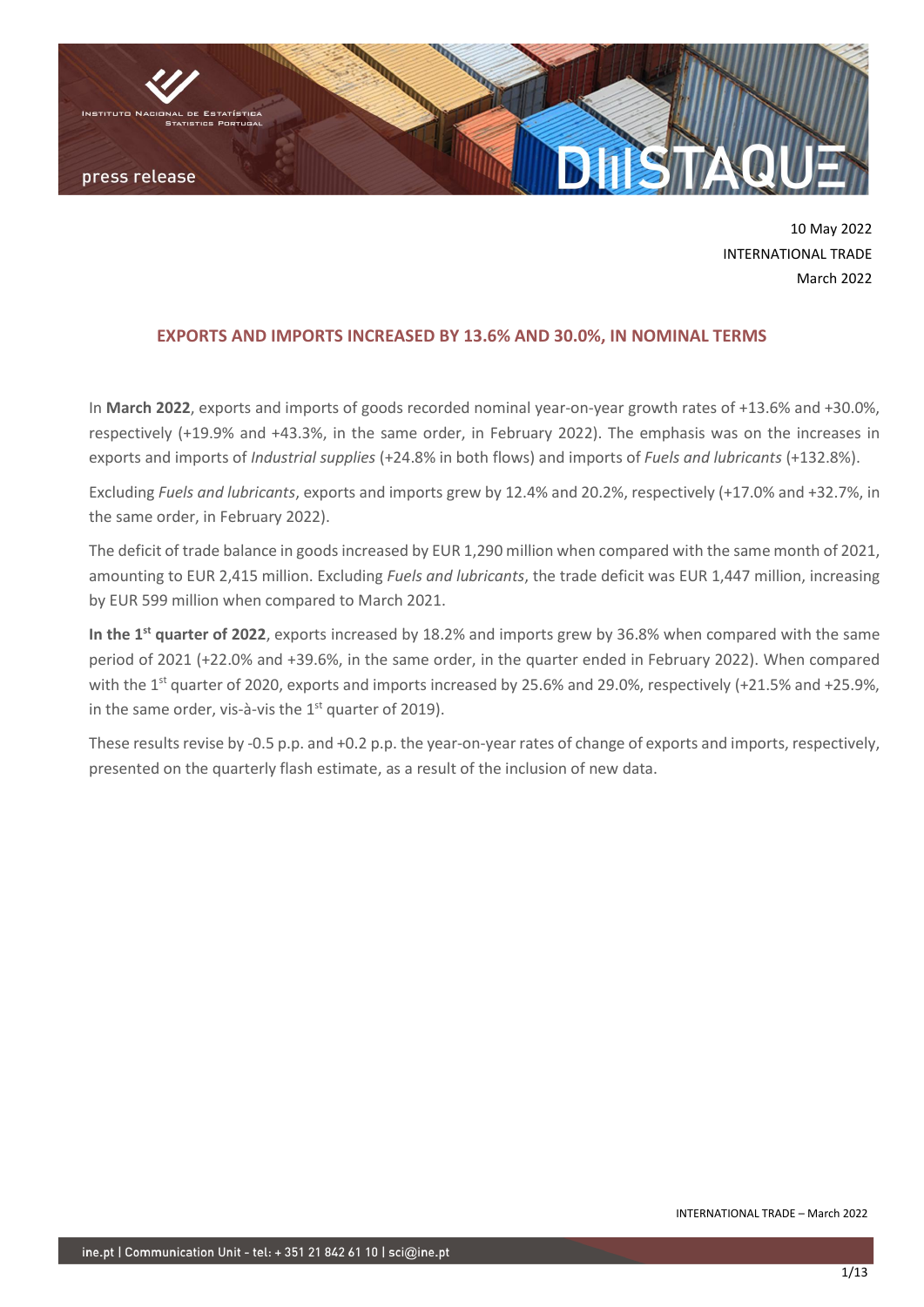

### Global Results

In March 2022, exports and imports of goods registered nominal year-on-year growth rates of +13.6% and +30.0%, respectively (+19.9% and +43.3%, in the same order, in February 2022). The increases in exports and imports of *Industrial supplies* (+24.8%in both flows) and imports of *Fuels and lubricants* (+132.8%) stood out.

In March 2022, in year-on-year terms and excluding *Fuels and lubricants*, there were increases of 12.4% in exports and 20.2% in imports (+17.0% and +32.7% in February 2022, respectively).

In March 2022, when compared with the previous month, exports and imports increased by 10.7% and 10.0% respectively (+6.0% and +7.5%, in the same order, in February 2022).

In the 1<sup>st</sup> quarter of 2022, exports of goods increased by 18.2% and imports grew by 36.8% when compared with the same period in 2021 (+22.0% and +39.6%, in the same order, in the quarter ended in February 2022). When compared with the 1<sup>st</sup> quarter of 2020, exports and imports increased by 25.6% and 29.0%, respectively (+21.5% and +25.9%, in the same order, vis-à-vis the  $1<sup>st</sup>$  quarter of 2019).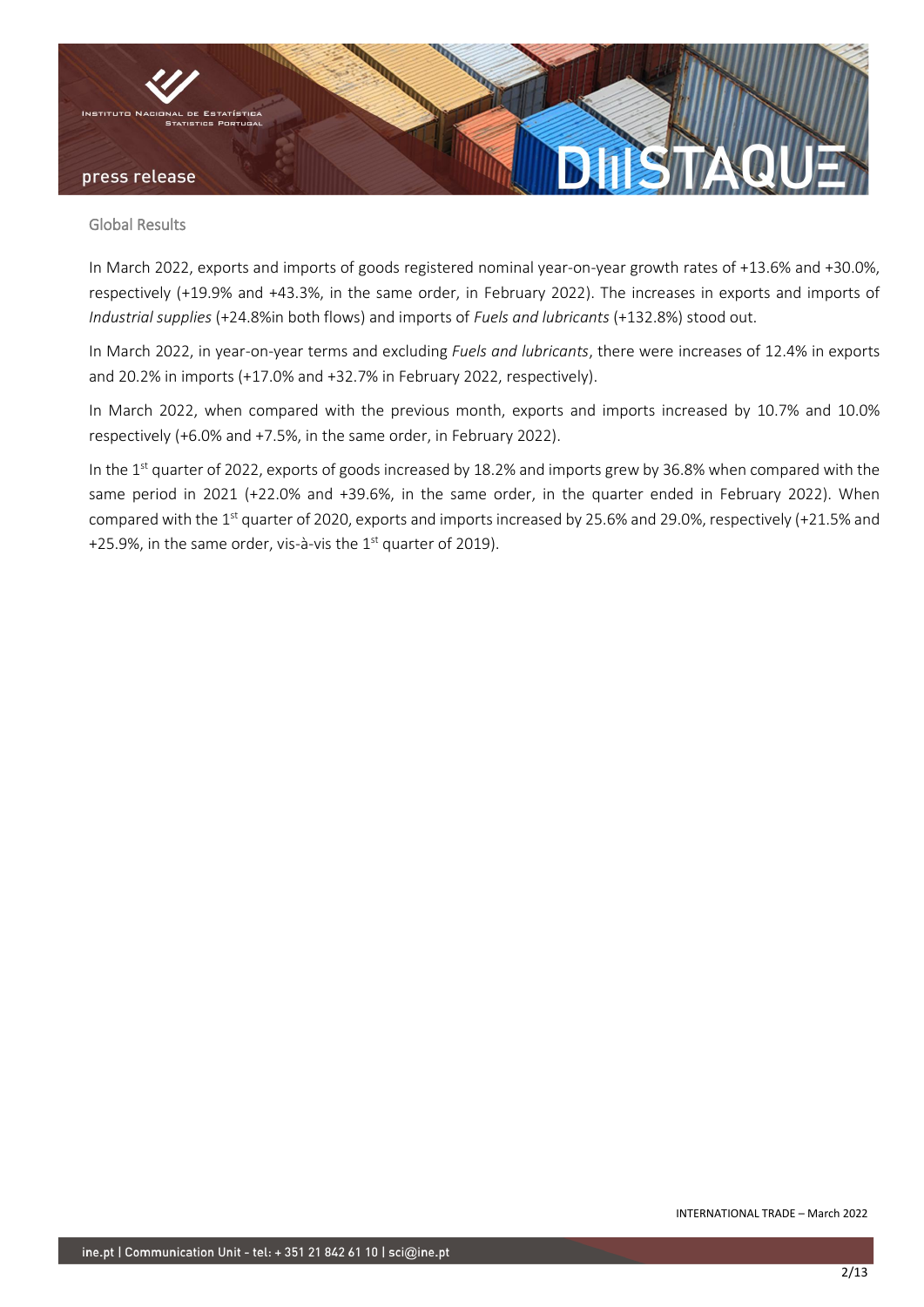

# Figure 1. International Trade Monthly Data Exports

|             |                                                                                                                                                                                                                     |                                                                                                                    | <b>TOTAL</b>                                                                                         |                                                                                                     |                                                                                                                    | TOTAL EXCLUDING FUELS AND LUBRICANTS                                                               | <b>TOTAL</b><br><b>QUARTER ENDED IN:</b>                                                             |                                                                                                      |
|-------------|---------------------------------------------------------------------------------------------------------------------------------------------------------------------------------------------------------------------|--------------------------------------------------------------------------------------------------------------------|------------------------------------------------------------------------------------------------------|-----------------------------------------------------------------------------------------------------|--------------------------------------------------------------------------------------------------------------------|----------------------------------------------------------------------------------------------------|------------------------------------------------------------------------------------------------------|------------------------------------------------------------------------------------------------------|
| <b>YEAR</b> | <b>MONTH</b>                                                                                                                                                                                                        |                                                                                                                    |                                                                                                      | <b>GROWTH RATE (%)</b>                                                                              |                                                                                                                    |                                                                                                    | <b>GROWTH RATE (%)</b>                                                                               | <b>GROWTH RATE (%)</b>                                                                               |
|             |                                                                                                                                                                                                                     | $\epsilon$ Million                                                                                                 | Year-on-year                                                                                         | Month-to-<br>month                                                                                  | $\epsilon$ Million                                                                                                 | Year-on-year                                                                                       | Month-to-<br>month                                                                                   | Year-on-year                                                                                         |
| 2020        | <b>MARCH</b><br><b>APRIL</b><br>MAY<br><b>JUNE</b><br><b>JULY</b><br><b>AUGUST</b><br><b>SEPTEMBER</b><br><b>OCTOBER</b><br><b>NOVEMBER</b><br><b>DECEMBER</b>                                                      | 4.493<br>2,920<br>3.427<br>4,240<br>5,033<br>3.742<br>5,011<br>5.449<br>5.195<br>4,255                             | $-13.2$<br>$-41.5$<br>$-38.7$<br>$-10.6$<br>$-6.8$<br>$-2.2$<br>0.4<br>$-2.2$<br>$-0.5$<br>$-7.2$    | $-7.6$<br>$-35.0$<br>17.4<br>23.7<br>18.7<br>$-25.6$<br>33.9<br>8.7<br>$-4.7$<br>$-18.1$            | 4.260<br>2,773<br>3,379<br>4,128<br>4,908<br>3,565<br>4,822<br>5.256<br>4.995<br>4,010                             | $-13.5$<br>$-40.6$<br>$-34.8$<br>$-8.1$<br>$-3.6$<br>$-1.2$<br>1.1<br>$-1.3$<br>2.6<br>$-3.2$      | $-6.7$<br>$-34.9$<br>21.8<br>22.2<br>18.9<br>$-27.4$<br>35.3<br>9.0<br>$-5.0$<br>$-19.7$             | $-3.3$<br>$-18.2$<br>$-31.2$<br>$-30.9$<br>$-19.3$<br>$-6.8$<br>$-3.0$<br>$-1.3$<br>$-0.8$<br>$-3.1$ |
| 2021        | <b>TOTAL</b><br><b>JANUARY</b><br><b>FEBRUARY</b><br><b>MARCH</b><br><b>APRIL</b><br>MAY<br><b>JUNE</b><br><b>JULY</b><br><b>AUGUST</b><br><b>SEPTEMBER</b><br><b>OCTOBER</b><br><b>NOVEMBER</b><br><b>DECEMBER</b> | 63,551<br>4,605<br>4.979<br>5,814<br>5,323<br>5.301<br>5,148<br>5.584<br>4,360<br>5,497<br>5,588<br>6,071<br>5.283 | 18.2<br>$-10.3$<br>2.4<br>29.4<br>82.3<br>54.7<br>21.4<br>11.0<br>16.5<br>9.7<br>2.5<br>16.9<br>24.2 | 8.2<br>8.1<br>16.8<br>$-8.4$<br>$-0.4$<br>$-2.9$<br>8.5<br>$-21.9$<br>26.1<br>1.6<br>8.6<br>$-13.0$ | 60,008<br>4,356<br>4,652<br>5,486<br>5,050<br>5.028<br>4,859<br>5.295<br>4,018<br>5,169<br>5,285<br>5,831<br>4,978 | 16.8<br>$-7.7$<br>1.9<br>28.8<br>82.1<br>48.8<br>17.7<br>7.9<br>12.7<br>7.2<br>0.5<br>16.7<br>24.1 | 8.6<br>6.8<br>17.9<br>$-8.0$<br>$-0.4$<br>$-3.4$<br>9.0<br>$-24.1$<br>28.6<br>2.3<br>10.3<br>$-14.6$ | $-5.9$<br>$-5.1$<br>6.3<br>31.3<br>51.7<br>49.0<br>26.3<br>16.0<br>12.0<br>8.7<br>9.6<br>13.7        |
| 2022        | <b>JANUARY</b><br><b>FEBRUARY</b><br><b>MARCH</b>                                                                                                                                                                   | 5,628<br>5,968<br>6,604                                                                                            | 22.2<br>19.9<br>13.6                                                                                 | 6.5<br>6.0<br>10.7                                                                                  | 5.204<br>5,445<br>6,164                                                                                            | 19.5<br>17.0<br>12.4                                                                               | 4.5<br>4.6<br>13.2                                                                                   | 20.8<br>22.0<br>18.2                                                                                 |

#### Figure 2. International Trade Monthly Data

Year-on-year growth rate in Exports

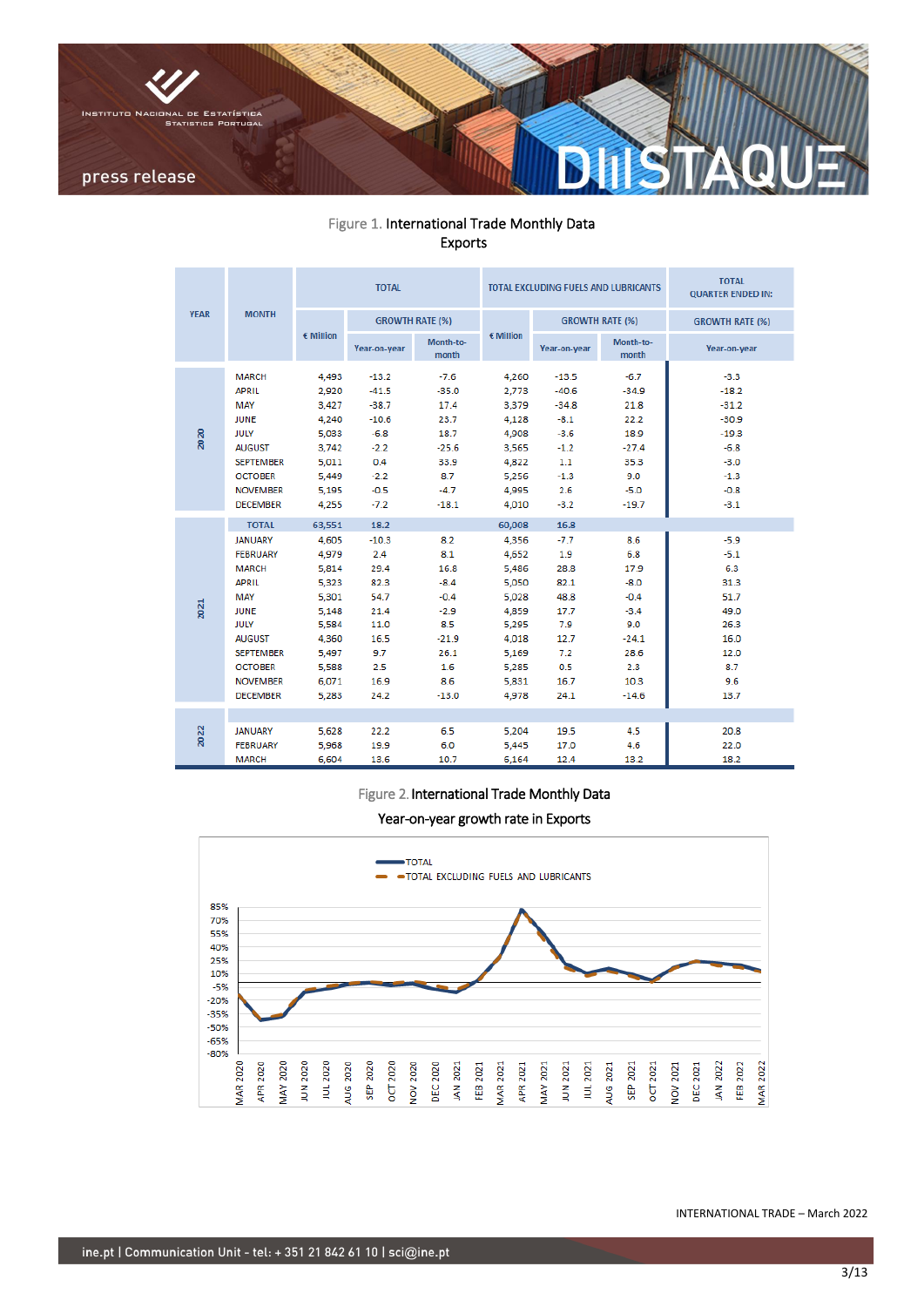

Figure 3. International Trade Monthly Data Growth of monthly value in Exports



# Figure 4. International Trade Monthly Data Imports

|             |                                                                                                                                                                                                                     |                                                                                                                    | <b>TOTAL</b>                                                                                               |                                                                                                    |                                                                                                                    | TOTAL EXCLUDING FUELS AND LUBRICANTS                                                                       | <b>TOTAL</b><br><b>QUARTER ENDED IN:</b>                                                            |                                                                                                      |
|-------------|---------------------------------------------------------------------------------------------------------------------------------------------------------------------------------------------------------------------|--------------------------------------------------------------------------------------------------------------------|------------------------------------------------------------------------------------------------------------|----------------------------------------------------------------------------------------------------|--------------------------------------------------------------------------------------------------------------------|------------------------------------------------------------------------------------------------------------|-----------------------------------------------------------------------------------------------------|------------------------------------------------------------------------------------------------------|
| <b>YEAR</b> | <b>MONTH</b>                                                                                                                                                                                                        |                                                                                                                    |                                                                                                            | <b>GROWTH RATE (%)</b>                                                                             |                                                                                                                    |                                                                                                            | <b>GROWTH RATE (%)</b>                                                                              | <b>GROWTH RATE (%)</b>                                                                               |
|             |                                                                                                                                                                                                                     | $\epsilon$ Million                                                                                                 | Year-on-year                                                                                               | Month-to-<br>month                                                                                 | $\epsilon$ Million                                                                                                 | Year-on-year                                                                                               | Month-to-<br>month                                                                                  | Year-on-year                                                                                         |
| 2020        | <b>MARCH</b><br><b>APRIL</b><br>MAY<br><b>JUNE</b><br><b>JULY</b><br><b>AUGUST</b><br><b>SEPTEMBER</b><br><b>OCTOBER</b><br><b>NOVEMBER</b>                                                                         | 6.139<br>4,040<br>4,333<br>5.157<br>5,864<br>5.018<br>6.170<br>6,463<br>6.130                                      | $-9.7$<br>$-40.3$<br>$-39.9$<br>$-22.0$<br>$-19.3$<br>$-7.9$<br>$-8.2$<br>$-11.1$<br>$-11.5$               | $-4.8$<br>$-34.2$<br>7.3<br>19.0<br>13.7<br>$-14.4$<br>23.0<br>4.7<br>$-5.2$                       | 5.475<br>3,643<br>4,151<br>4.863<br>5,449<br>4,540<br>5,681<br>5.974<br>5.765                                      | $-10.5$<br>$-39.2$<br>$-34.8$<br>$-16.3$<br>$-15.0$<br>$-7.2$<br>$-3.8$<br>$-8.4$<br>$-7.8$                | $-4.6$<br>$-33.5$<br>14.0<br>17.2<br>12.0<br>$-16.7$<br>25.1<br>5.2<br>$-3.5$                       | $-2.4$<br>$-15.9$<br>$-30.2$<br>$-34.3$<br>$-27.2$<br>$-17.0$<br>$-12.3$<br>$-9.2$<br>$-10.3$        |
|             | <b>DECEMBER</b>                                                                                                                                                                                                     | 5,704                                                                                                              | $-5.2$                                                                                                     | $-7.0$                                                                                             | 5,259                                                                                                              | $-1.6$                                                                                                     | $-8.8$                                                                                              | $-9.5$                                                                                               |
| 2021        | <b>TOTAL</b><br><b>JANUARY</b><br><b>FEBRUARY</b><br><b>MARCH</b><br><b>APRIL</b><br>MAY<br><b>JUNE</b><br><b>JULY</b><br><b>AUGUST</b><br><b>SEPTEMBER</b><br><b>OCTOBER</b><br><b>NOVEMBER</b><br><b>DECEMBER</b> | 82,730<br>5,503<br>5.721<br>6,939<br>6,729<br>6.747<br>6,742<br>7.150<br>6,115<br>7,345<br>7.611<br>8,318<br>7,811 | 21.4<br>$-17.6$<br>$-11.3$<br>13.0<br>66.6<br>55.7<br>30.7<br>21.9<br>21.9<br>19.0<br>17.8<br>35.7<br>36.9 | $-3.5$<br>4.0<br>21.3<br>$-3.0$<br>0.3<br>$-0.1$<br>6.1<br>$-14.5$<br>20.1<br>3.6<br>9.3<br>$-6.1$ | 73,412<br>5,015<br>5.120<br>6,334<br>6,078<br>6.032<br>6,119<br>6.307<br>5,272<br>6,342<br>6.589<br>7,325<br>6,879 | 17.8<br>$-13.2$<br>$-10.8$<br>15.7<br>66.9<br>45.3<br>25.8<br>15.7<br>16.1<br>11.6<br>10.3<br>27.1<br>30.8 | $-4.7$<br>2.1<br>23.7<br>$-4.0$<br>$-0.8$<br>1.4<br>3.1<br>$-16.4$<br>20.3<br>3.9<br>11.2<br>$-6.1$ | $-11.7$<br>$-11.6$<br>$-5.7$<br>16.6<br>40.7<br>49.4<br>34.4<br>24.7<br>20.9<br>19.4<br>24.0<br>29.7 |
| 2022        | <b>JANUARY</b><br><b>FEBRUARY</b><br><b>MARCH</b>                                                                                                                                                                   | 7,629<br>8,198<br>9,019                                                                                            | 38.6<br>43.3<br>30.0                                                                                       | $-2.3$<br>7.5<br>10.0                                                                              | 6,576<br>6,794<br>7,611                                                                                            | 31.1<br>32.7<br>20.2                                                                                       | $-4.4$<br>3.3<br>12.0                                                                               | 37.0<br>39.6<br>36.8                                                                                 |

INTERNATIONAL TRADE – March 2022

í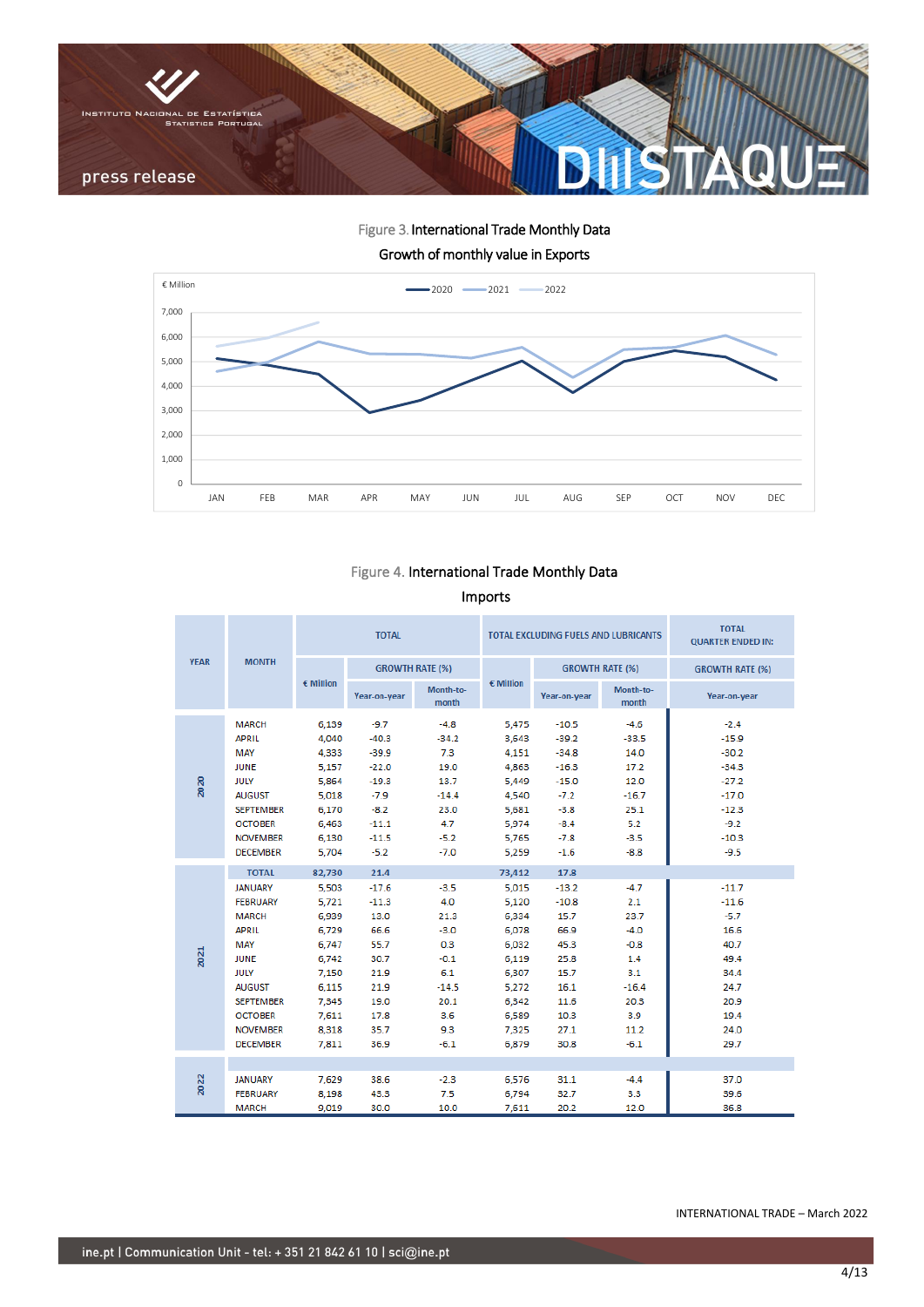

Figure 5. International Trade Monthly Data

Year-on-year growth rate in Imports



Figure 6. International Trade Monthly Data

Growth of monthly value in Imports



In March 2022, the deficit of trade balance amounted to EUR 2,415 million, which stands for an increase of EUR 1,290 million in comparison with the same month of 2021.

Excluding *Fuels and lubricants*, in March 2022, the trade balance was EUR -1,447 million, corresponding to an increase of EUR 599 million in the trade deficit vis-à-vis March 2021.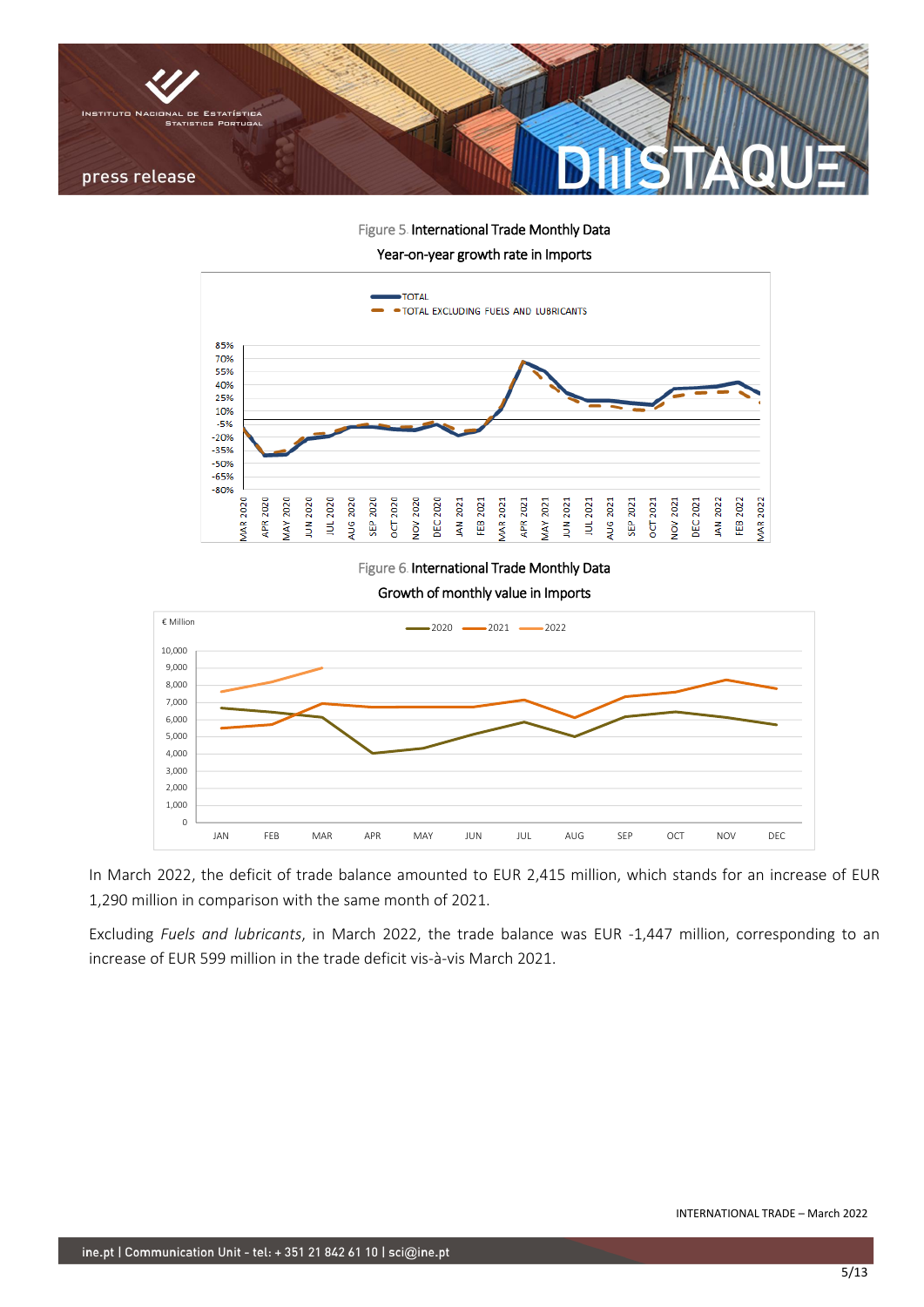

Figure 7. Trade Balance

|             |                                                                                                                                                                                                                     |                                                                                                                                                       | <b>TOTAL</b>                                                                                                                  |                                                                                                          |                                                                                                                                                     | TOTAL EXCLUDING FUELS AND LUBRICANTS                                                                                    | <b>TOTAL</b><br><b>QUARTER ENDED IN:</b>                                                            |                                                                                                                                |  |
|-------------|---------------------------------------------------------------------------------------------------------------------------------------------------------------------------------------------------------------------|-------------------------------------------------------------------------------------------------------------------------------------------------------|-------------------------------------------------------------------------------------------------------------------------------|----------------------------------------------------------------------------------------------------------|-----------------------------------------------------------------------------------------------------------------------------------------------------|-------------------------------------------------------------------------------------------------------------------------|-----------------------------------------------------------------------------------------------------|--------------------------------------------------------------------------------------------------------------------------------|--|
| <b>YEAR</b> | <b>MONTH</b>                                                                                                                                                                                                        |                                                                                                                                                       | GROWTH (10 <sup>6</sup> Eur)                                                                                                  |                                                                                                          |                                                                                                                                                     |                                                                                                                         | GROWTH (10 <sup>6</sup> Eur)                                                                        | GROWTH (10 <sup>6</sup> Eur)                                                                                                   |  |
|             |                                                                                                                                                                                                                     | $\epsilon$ Million                                                                                                                                    | Year-on-year                                                                                                                  | Month-to-<br>month                                                                                       | $\epsilon$ Million                                                                                                                                  | Year-on-year                                                                                                            | Month-to-<br>month                                                                                  | Year-on-year                                                                                                                   |  |
| 2020        | <b>MARCH</b><br><b>APRIL</b><br>MAY<br><b>JUNE</b><br><b>JULY</b><br><b>AUGUST</b><br><b>SEPTEMBER</b><br><b>OCTOBER</b><br><b>NOVEMBER</b><br><b>DECEMBER</b>                                                      | $-1,646$<br>$-1,120$<br>$-906$<br>$-917$<br>$-831$<br>$-1.275$<br>$-1,159$<br>$-1,014$<br>$-935$<br>$-1.449$                                          | $-22.6$<br>660<br>714<br>954<br>1,033<br>347<br>572<br>685<br>773<br>$-20$                                                    | $-60.9$<br>526<br>213<br>$-10$<br>86<br>$-444$<br>116<br>145<br>79<br>$-513$                             | $-1,215$<br>$-870$<br>$-772$<br>$-736$<br>$-542$<br>$-975$<br>$-860$<br>$-718$<br>$-770$<br>$-1,250$                                                | $-28.5$<br>451<br>413<br>582<br>782<br>311<br>278<br>480<br>616<br>$-46$                                                | $-40.6$<br>345<br>97<br>37<br>194<br>$-433$<br>115<br>142<br>$-53$<br>$-479$                        | $-31.8$<br>395<br>1,352<br>2,328<br>2,700<br>2.333<br>1,952<br>1,604<br>2,030<br>1,438                                         |  |
| 2021        | <b>TOTAL</b><br><b>JANUARY</b><br><b>FEBRUARY</b><br><b>MARCH</b><br><b>APRIL</b><br>MAY<br><b>JUNE</b><br><b>JULY</b><br><b>AUGUST</b><br><b>SEPTEMBER</b><br><b>OCTOBER</b><br><b>NOVEMBER</b><br><b>DECEMBER</b> | $-19,179$<br>$-898$<br>$-742$<br>$-1,125$<br>$-1.406$<br>$-1.446$<br>$-1,594$<br>$-1.566$<br>$-1,755$<br>$-1,848$<br>$-2.024$<br>$-2,247$<br>$-2.528$ | $-4,791$<br>652<br>843<br>521<br>$-286$<br>$-540$<br>$-677$<br>$-735$<br>$-479$<br>$-689$<br>$-1.010$<br>$-1,312$<br>$-1.079$ | 550<br>157<br>$-384$<br>$-280$<br>$-40$<br>$-148$<br>28<br>$-189$<br>$-93$<br>$-176$<br>$-224$<br>$-280$ | $-13,404$<br>$-659$<br>$-468$<br>$-848$<br>$-1.028$<br>$-1,004$<br>$-1,260$<br>$-1.012$<br>$-1,254$<br>$-1,173$<br>$-1.304$<br>$-1,494$<br>$-1,901$ | $-2,468$<br>398<br>706<br>367<br>$-158$<br>$-232$<br>$-524$<br>$-470$<br>$-279$<br>$-313$<br>$-586$<br>$-724$<br>$-652$ | 591<br>190<br>$-380$<br>$-180$<br>24<br>$-256$<br>248<br>$-242$<br>81<br>$-131$<br>$-190$<br>$-407$ | 1,405<br>1,475<br>2,016<br>1,078<br>$-305$<br>$-1,502$<br>$-1,952$<br>$-1,891$<br>$-1,903$<br>$-2,178$<br>$-3,011$<br>$-3,401$ |  |
| 2022        | <b>JANUARY</b><br><b>FEBRUARY</b><br><b>MARCH</b>                                                                                                                                                                   | $-2,001$<br>$-2.230$<br>$-2,415$                                                                                                                      | $-1,103$<br>$-1,489$<br>$-1,290$                                                                                              | 527<br>$-229$<br>$-185$                                                                                  | $-1,372$<br>$-1.349$<br>$-1,447$                                                                                                                    | $-713$<br>$-881$<br>$-599$                                                                                              | 529<br>23<br>$-98$                                                                                  | $-3.494$<br>$-3,670$<br>$-3,881$                                                                                               |  |

# Figure 8. Trade Balance



# Figure 9. Trade Balance excluding Fuels and Lubricants

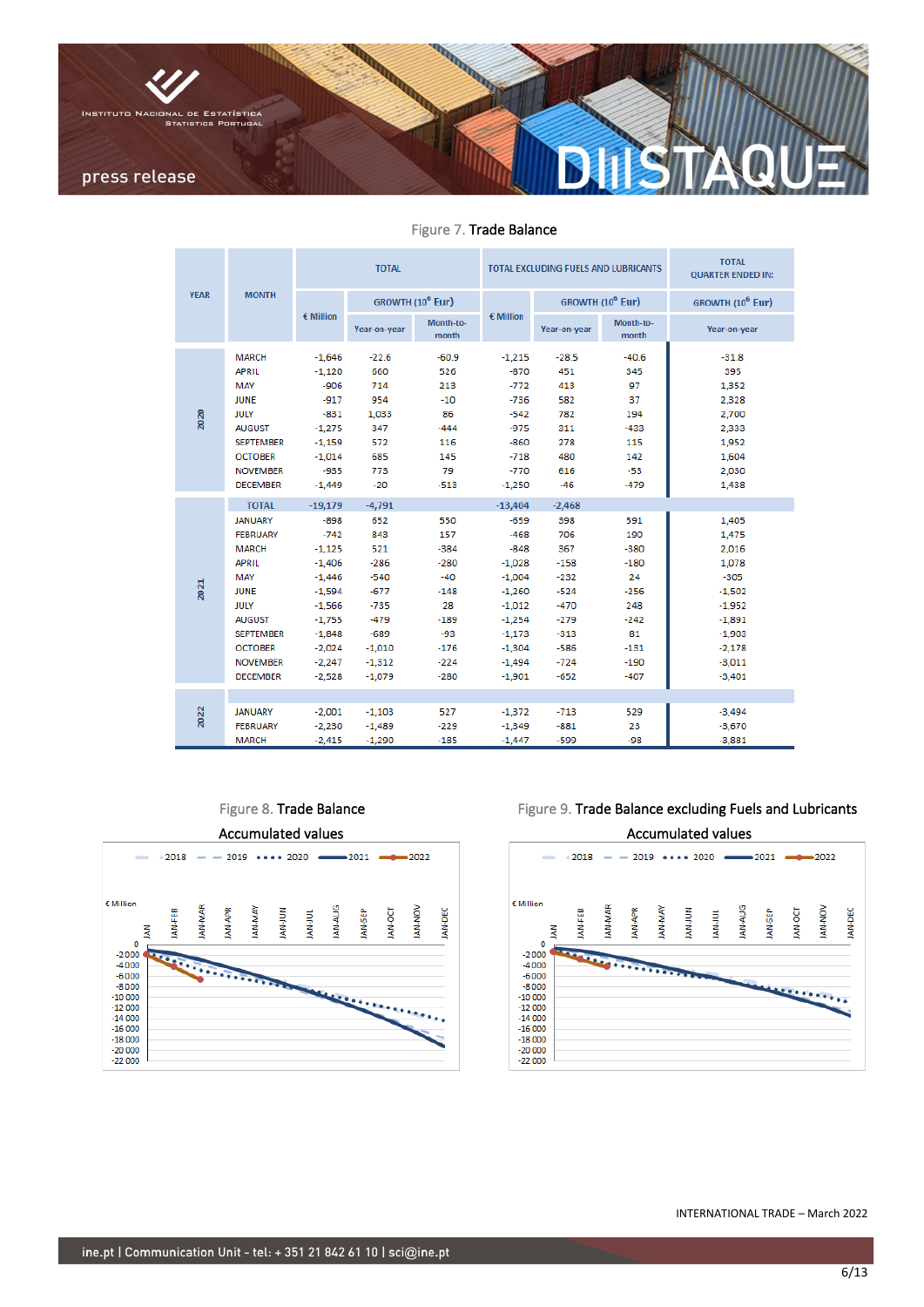

### Broad Economic Categories

In March 2022, in comparison with the same month in 2021, concerning exports, the increase in *Industrial supplies* (+24.8%), mostly *Processed goods*, mainly to Spain, stands out. Conversely, the decrease in exports of *Transport equipment* (-6.9%), mostly to Spain and the United Kingdom, is also noteworthy.

|                                                       |                    |                    | <b>REFERENCE MONTH</b> |                              | <b>QUARTER ENDED IN:</b> |                    |                         |                              |
|-------------------------------------------------------|--------------------|--------------------|------------------------|------------------------------|--------------------------|--------------------|-------------------------|------------------------------|
| <b>BROAD FCONOMIC CATEGORIES</b>                      | $\epsilon$ Million |                    |                        | <b>GROWTH</b><br><b>RATE</b> | $\epsilon$ Million       |                    |                         | <b>GROWTH</b><br><b>RATE</b> |
|                                                       | <b>MAR</b><br>2022 | <b>MAR</b><br>2021 | <b>GROWTH</b>          | %                            | <b>MAR</b><br>2022       | <b>MAR</b><br>2021 | <b>GROWTH</b>           | %                            |
|                                                       |                    |                    |                        |                              |                          |                    |                         |                              |
| <b>FOOD AND BEVERAGES</b>                             | 688                | 594                | 94                     | 15.8                         | 1.907                    | 1.556              | 351                     | 22.6                         |
| PRIMARY<br><b>PROCESSED</b>                           | 201<br>487         | 167<br>427         | 34<br>60               | 20.4<br>14.1                 | 563<br>1,345             | 436<br>1,120       | 127<br>224              | 29.2<br>20.0                 |
| INDUSTRIAL SUPPLIES NOT ELSEWHERE SPECIFIED           | 2.361              | 1.892              | 468                    | 24.8                         | 6.357                    | 4.911              | 1.446                   | 29.4                         |
| PRIMARY                                               | 256                | 168                | 87                     | 51.9                         | 578                      | 428                | 151                     | 35.3                         |
| <b>PROCESSED</b>                                      | 2.105              | 1,724              | 381                    | 22.1                         | 5.779                    | 4,483              | 1,295                   | 28.9                         |
| <b>FUELS AND LUBRICANTS</b>                           | 440                | 327                | 113                    | 34.5                         | 1.388                    | 903                | 485                     | 53.7                         |
| PRIMARY                                               | 43                 | 9                  | 35                     | 397.1                        | 126                      | 17                 | 109                     | 656.1                        |
| <b>PROCESSED</b>                                      | 397                | 319                | 78                     | 24.6                         | 1.262                    | 886                | 376                     | 42.4                         |
| CAPITAL GOODS, AND PARTS AND ACCESSORIES THEREOF (1)  | 882                | 830                | 51                     | 6.2                          | 2.379                    | 2.210              | 168                     | 7.6                          |
| CAPITAL GOODS (1)                                     | 552                | 542                | 10                     | 1.9                          | 1,453                    | 1,436              | 17                      | 1.2                          |
| <b>PARTS AND ACCESSORIES</b>                          | 330                | 289                | 41                     | 14.3                         | 925                      | 774                | 151                     | 19.5                         |
| TRANSPORT EQUIPMENT AND PARTS AND ACCESSORIES THEREOF | 1.060              | 1.138              | $-78$                  | $-6.9$                       | 2.939                    | 3.016              | $-78$                   | $-2.6$                       |
| <b>PASSENGER MOTOR CARS</b>                           | 349                | 392                | $-43$                  | $-10.9$                      | 779                      | 1,020              | $-241$                  | $-23.6$                      |
| <b>OTHER</b>                                          | 181                | 173                | 9                      | 5.1                          | 514                      | 426                | 88                      | 20.7                         |
| <b>PARTS AND ACCESSORIES</b>                          | 530                | 574                | -44                    | $-7.7$                       | 1,645                    | 1,570              | 75                      | 4.8                          |
| CONSUMER GOODS NOT ELSEWHERE SPECIFIED                | 1,169              | 1.028              | 140                    | 13.6                         | 3.220                    | 2.793              | 427                     | 15.3                         |
| <b>DURABLE</b>                                        | 170                | 149                | 21                     | 13.9                         | 453                      | 384                | 69                      | 17.9                         |
| <b>SEMI-DURABLE</b>                                   | 621                | 519                | 102                    | 19.6                         | 1,737                    | 1,437              | 301                     | 20.9                         |
| <b>NON-DURABLE</b>                                    | 378                | 360                | 18                     | 4.9                          | 1,030                    | 972                | 57                      | 5.9                          |
| GOODS NOT ELSEWHERE SPECIFIED                         | 5 <sub>1</sub>     | $\overline{3}$     | $\overline{2}$         | 61.7                         | 11                       | $\overline{7}$     | $\overline{\mathbf{3}}$ | 47.4                         |
| (1) - EXCEPT TRANSPORT EQUIPMENT                      |                    |                    |                        |                              |                          |                    |                         |                              |

#### Figure 10. Monthly Data by BEC - Exports

When comparing the 1<sup>st</sup> quarter of 2022 with the same period of 2020, exports increased by 25.6% (+18.2% vis-à-vis 2021), with the emphasis on the increase in *Industrial supplies* (+38.9%; +29.4% compared to 2021).



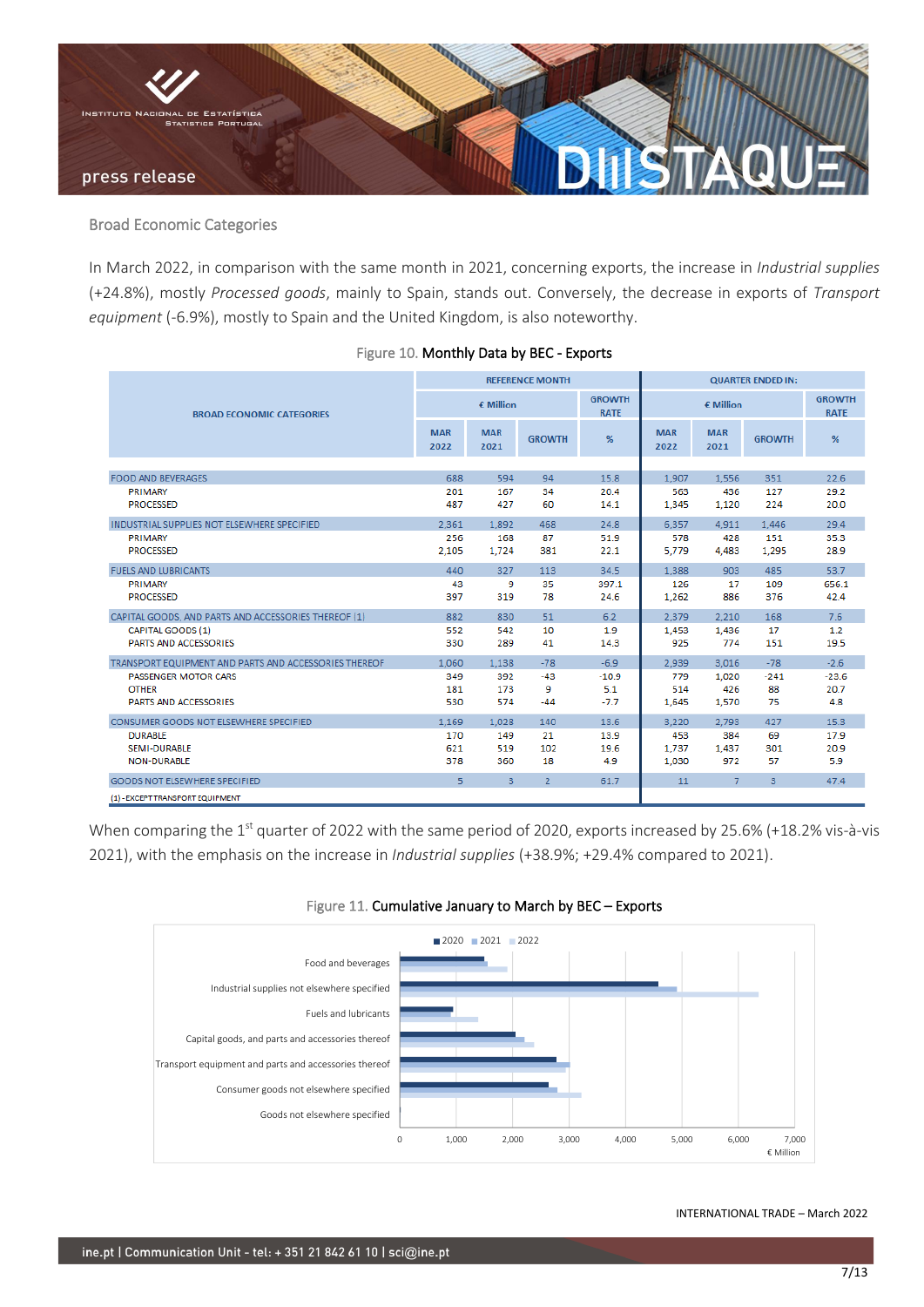

Concerning imports, in March 2022, compared to the same month in 2021, the emphasis was on the increase in *Fuels and lubricants* (+132.8%), mirroring the increase in prices, and *Industrial supplies* (+24.8%), mostly *Processed goods*, both coming mainly from Spain.

|                                                       |                    |                    | <b>REFERENCE MONTH</b> |                              | <b>QUARTER ENDED IN:</b> |                    |               |                              |
|-------------------------------------------------------|--------------------|--------------------|------------------------|------------------------------|--------------------------|--------------------|---------------|------------------------------|
| <b>BROAD ECONOMIC CATEGORIES</b>                      |                    | $\epsilon$ Million |                        | <b>GROWTH</b><br><b>RATE</b> |                          | $\epsilon$ Million |               | <b>GROWTH</b><br><b>RATE</b> |
|                                                       | <b>MAR</b><br>2022 | <b>MAR</b><br>2021 | <b>GROWTH</b>          | %                            | <b>MAR</b><br>2022       | <b>MAR</b><br>2021 | <b>GROWTH</b> | %                            |
|                                                       |                    |                    |                        |                              |                          |                    |               |                              |
| <b>FOOD AND BEVERAGES</b>                             | 1.053              | 854                | 199                    | 23.2                         | 2.763                    | 2.216              | 547           | 24.7                         |
| PRIMARY                                               | 469                | 384                | 85                     | 22.3                         | 1,210                    | 953                | 257           | 27.0                         |
| <b>PROCESSED</b>                                      | 583                | 470                | 113                    | 24.0                         | 1.553                    | 1,263              | 290           | 23.0                         |
| INDUSTRIAL SUPPLIES NOT ELSEWHERE SPECIFIED           | 2.802              | 2.245              | 557                    | 24.8                         | 8.078                    | 5.802              | 2.277         | 39.2                         |
| PRIMARY                                               | 226                | 223                | 3                      | 1.3                          | 673                      | 525                | 149           | 28.4                         |
| <b>PROCESSED</b>                                      | 2,576              | 2,022              | 554                    | 27.4                         | 7,405                    | 5,277              | 2,128         | 40.3                         |
| <b>FUELS AND LUBRICANTS</b>                           | 1,408              | 605                | 803                    | 132.8                        | 3.866                    | 1.694              | 2,173         | 128.3                        |
| PRIMARY                                               | 573                | 372                | 201                    | 54.2                         | 1.579                    | 1.001              | 577           | 57.7                         |
| <b>PROCESSED</b>                                      | 835                | 233                | 602                    | 258.5                        | 2,288                    | 692                | 1,595         | 230.4                        |
| CAPITAL GOODS, AND PARTS AND ACCESSORIES THEREOF (1)  | 1.411              | 1.282              | 129                    | 10.1                         | 3.925                    | 3.362              | 563           | 16.7                         |
| CAPITAL GOODS (1)                                     | 793                | 738                | 55                     | 7.4                          | 2,222                    | 1,930              | 292           | 15.1                         |
| PARTS AND ACCESSORIES                                 | 618                | 544                | 74                     | 13.6                         | 1,703                    | 1,432              | 271           | 19.0                         |
| TRANSPORT EQUIPMENT AND PARTS AND ACCESSORIES THEREOF | 1.173              | 1,023              | 150                    | 14.6                         | 2,996                    | 2,606              | 390           | 15.0                         |
| <b>PASSENGER MOTOR CARS</b>                           | 358                | 336                | 22                     | 6.7                          | 983                      | 903                | 80            | 8.9                          |
| <b>OTHER</b>                                          | 236                | 197                | 39                     | 19.9                         | 485                      | 359                | 126           | 35.0                         |
| PARTS AND ACCESSORIES                                 | 579                | 491                | 88                     | 18.0                         | 1,529                    | 1,344              | 184           | 13.7                         |
| CONSUMER GOODS NOT ELSEWHERE SPECIFIED                | 1.171              | 917                | 254                    | 27.7                         | 3,215                    | 2.469              | 746           | 30.2                         |
| <b>DURABLE</b>                                        | 202                | 171                | 31                     | 18.4                         | 570                      | 462                | 108           | 23.4                         |
| SEMI-DURABLE                                          | 436                | 313                | 123                    | 39.2                         | 1,227                    | 839                | 388           | 46.2                         |
| <b>NON-DURABLE</b>                                    | 533                | 433                | 100                    | 23.1                         | 1,418                    | 1,168              | 251           | 21.5                         |
| <b>GOODS NOT ELSEWHERE SPECIFIED</b>                  | $\Theta$           | 12                 | $-12$                  | $-97.8$                      | 3                        | 15                 | $-12$         | $-81.0$                      |
| (1) - EXCEPT TRANSPORT EQUIPMENT                      |                    |                    |                        |                              |                          |                    |               |                              |

### Figure 12. Monthly Data by BEC - Imports

In the  $1<sup>st</sup>$  quarter of 2022, when compared to the same quarter of 2020, imports increased by 29.0% (+36.8% compared to 2021), with the increases in *Industrial supplies* (+47.4%; +39.2% compared to 2021) and *Fuels and lubricants* (+69.6%; +128.3% vis-à-vis 2021) standing out. Conversely, the decrease of 7.6% in *Transport equipment* (+15.0% compared to 2021) is noteworthy.



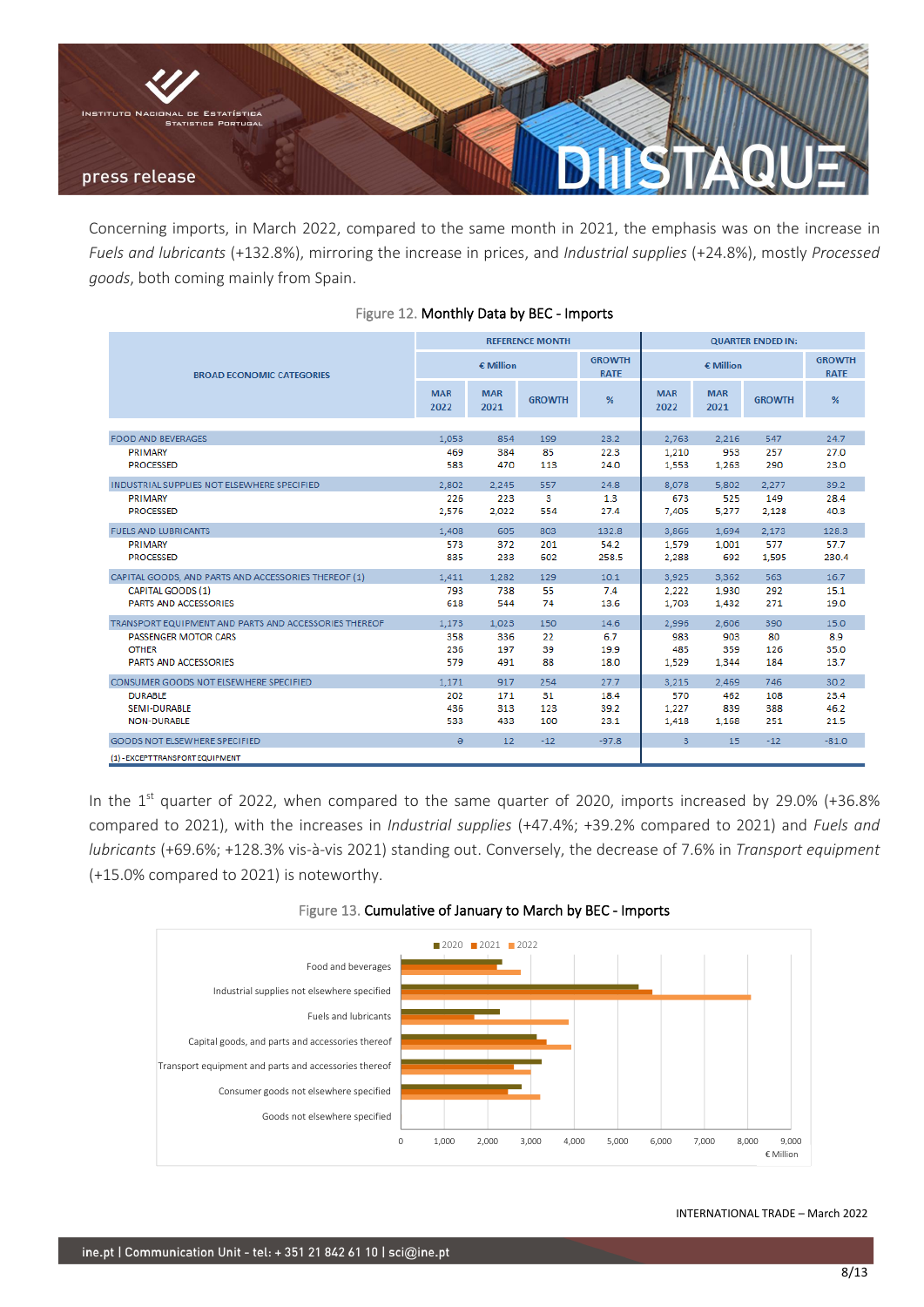

Main Partner Countries/Suppliers

In March 2022, when considering the main partner countries in 2021, the increase in exports and imports with Spain should be noted (+18.9% and +33.3%, respectively), mostly *Industrial supplies* and *Fuels and lubricants*. The decrease in exports to the United Kingdom (-8.7%) due to *Transport equipment* (*Passenger motor cars*) also stood out.

In imports is also noteworthy the increase of the United States (+188.6%), mostly *Fuels and lubricants* (*Natural gas, liquefied* and *Petroleum oils, crude*).

|                                                 |                    | <b>Exports</b>     |                        |                              |                    |                    |                          |                              |
|-------------------------------------------------|--------------------|--------------------|------------------------|------------------------------|--------------------|--------------------|--------------------------|------------------------------|
|                                                 |                    |                    | <b>REFERENCE MONTH</b> |                              |                    |                    | <b>QUARTER ENDED IN:</b> |                              |
| <b>COUNTRIES AND ECONOMIC ZONES</b>             | $\epsilon$ Million |                    |                        | <b>GROWTH</b><br><b>RATE</b> | $\epsilon$ Million |                    |                          | <b>GROWTH</b><br><b>RATE</b> |
|                                                 | <b>MAR</b><br>2022 | <b>MAR</b><br>2021 | <b>GROWTH</b>          | %                            | <b>MAR</b><br>2022 | <b>MAR</b><br>2021 | <b>GROWTH</b>            | %                            |
|                                                 |                    |                    |                        |                              |                    |                    |                          |                              |
| <b>MAIN PARTNER COUNTRIES IN 2021:</b>          |                    |                    |                        |                              |                    |                    |                          |                              |
| ES<br><b>SPAIN</b>                              | 1,703              | 1,432              | 271                    | 18.9                         | 4,843              | 4,013              | 830                      | 20.7                         |
| <b>FRANCE</b><br>FR.                            | 843                | 796                | 47                     | 5.9                          | 2,470              | 2,120              | 350                      | 16.5                         |
| DE GERMANY                                      | 772                | 644                | 128                    | 19.9                         | 2.024              | 1.702              | 322                      | 18.9                         |
| <b>UNITED STATES</b><br>US                      | 414                | 328                | 86                     | 26.3                         | 1.049              | 776                | 273                      | 35.2                         |
| <b>GB UNITED KINGDOM</b>                        | 286                | 313                | $-27$                  | $-8.7$                       | 790                | 813                | $-22$                    | $-2.8$                       |
| <b>ITALY</b><br>IΤ                              | 321                | 260                | 61                     | 23.6                         | 844                | 732                | 112                      | 15.3                         |
| <b>NETHERLANDS</b><br><b>NL</b>                 | 273                | 224                | 49                     | 22.0                         | 799                | 595                | 204                      | 34.4                         |
| <b>BELGIUM</b><br>ВE                            | 165                | 148                | 17                     | 11.8                         | 456                | 380                | 76                       | 20.0                         |
| AO ANGOLA                                       | 102                | 83                 | 19                     | 22.9                         | 304                | 197                | 107                      | 54.3                         |
| PL POLAND                                       | 108                | 84                 | 24                     | 28.5                         | 273                | 216                | 57                       | 26.2                         |
| <b>TOTAL EURO ZONE</b>                          | 4,411              | 3,744              | 667                    | 17.8                         | 12,247             | 10,155             | 2,093                    | 20.6                         |
| <b>TOTAL EUROPEAN UNION (27 MEMBERS STATES)</b> | 4,795              | 4,092              | 703                    | 17.2                         | 13,299             | 11,068             | 2,231                    | 20.2                         |
| <b>TOTAL EUROPEAN UNION (28 MEMBERS STATES)</b> | 5,081              | 4,405              | 675                    | 15.3                         | 14,090             | 11,881             | 2,209                    | 18.6                         |
| <b>TOTAL EXTRA-EU (27 MEMBERS STATES)</b>       | 1,809              | 1,721              | 88                     | 5.1                          | 4,901              | 4,329              | 572                      | 13.2                         |
| <b>TOTAL EXTRA-EU (28 MEMBERS STATES)</b>       | 1,523              | 1,408              | 115                    | 8.2                          | 4,110              | 3,516              | 595                      | 16.9                         |

## Figure 14. Monthly Data by Countries and Economic Zones

## Figure 15. Monthly Data by Countries and Economic Zones

Imports

|                                                 |                    |                    | <b>REFERENCE MONTH</b> |                              | <b>QUARTER ENDED IN:</b> |                    |               |                              |
|-------------------------------------------------|--------------------|--------------------|------------------------|------------------------------|--------------------------|--------------------|---------------|------------------------------|
| <b>COUNTRIES AND ECONOMIC ZONES</b>             | $\epsilon$ Million |                    |                        | <b>GROWTH</b><br><b>RATE</b> | $\epsilon$ Million       |                    |               | <b>GROWTH</b><br><b>RATE</b> |
|                                                 | <b>MAR</b><br>2022 | <b>MAR</b><br>2021 | <b>GROWTH</b>          | %                            | <b>MAR</b><br>2022       | <b>MAR</b><br>2021 | <b>GROWTH</b> | %                            |
|                                                 |                    |                    |                        |                              |                          |                    |               |                              |
| <b>MAIN PARTNER COUNTRIES IN 2021:</b>          |                    |                    |                        |                              |                          |                    |               |                              |
| ES SPAIN                                        | 2.947              | 2,211              | 736                    | 33.3                         | 8.056                    | 5,835              | 2,221         | 38.1                         |
| DE GERMANY                                      | 1.105              | 1,000              | 105                    | 10.5                         | 2.922                    | 2.557              | 365           | 14.3                         |
| FR FRANCE                                       | 571                | 460                | 111                    | 24.2                         | 1.582                    | 1,245              | 337           | 27.1                         |
| NL NETHERLANDS                                  | 429                | 383                | 47                     | 12.2                         | 1,239                    | 999                | 240           | 24.0                         |
| <b>ITALY</b><br>IΤ                              | 427                | 372                | 55                     | 14.9                         | 1,161                    | 922                | 239           | 25.9                         |
| CN CHINA                                        | 412                | 285                | 127                    | 44.4                         | 1,202                    | 799                | 403           | 50.4                         |
| BELGIUM<br>BE                                   | 303                | 214                | 88                     | 41.1                         | 765                      | 543                | 221           | 40.8                         |
| <b>BR BRAZIL</b>                                | 347                | 183                | 163                    | 89.1                         | 851                      | 408                | 443           | 108.6                        |
| <b>US UNITED STATES</b>                         | 318                | 110                | 208                    | 188.6                        | 902                      | 405                | 497           | 122.8                        |
| PL POLAND                                       | 143                | 130                | 12                     | 9.5                          | 412                      | 399                | 13            | 3.3                          |
| <b>TOTAL EURO ZONE</b>                          | 6,028              | 4,811              | 1217                   | 25.3                         | 16,349                   | 12,543             | 3,806         | 30.3                         |
| <b>TOTAL EUROPEAN UNION (27 MEMBERS STATES)</b> | 6.492              | 5,201              | 1,291                  | 24.8                         | 17,582                   | 13,638             | 3.944         | 28.9                         |
| <b>TOTAL EUROPEAN UNION (28 MEMBERS STATES)</b> | 6.608              | 5,315              | 1293                   | 24.3                         | 17.831                   | 13,870             | 3,960         | 28.6                         |
| TOTAL EXTRA-EU (27 MEMBERS STATES)              | 2,527              | 1,738              | 789                    | 45.4                         | 7,265                    | 4,524              | 2,740         | 60.6                         |
| <b>TOTAL EXTRA-EU (28 MEMBERS STATES)</b>       | 2.411              | 1,624              | 787                    | 48.5                         | 7.016                    | 4,292              | 2,724         | 63.5                         |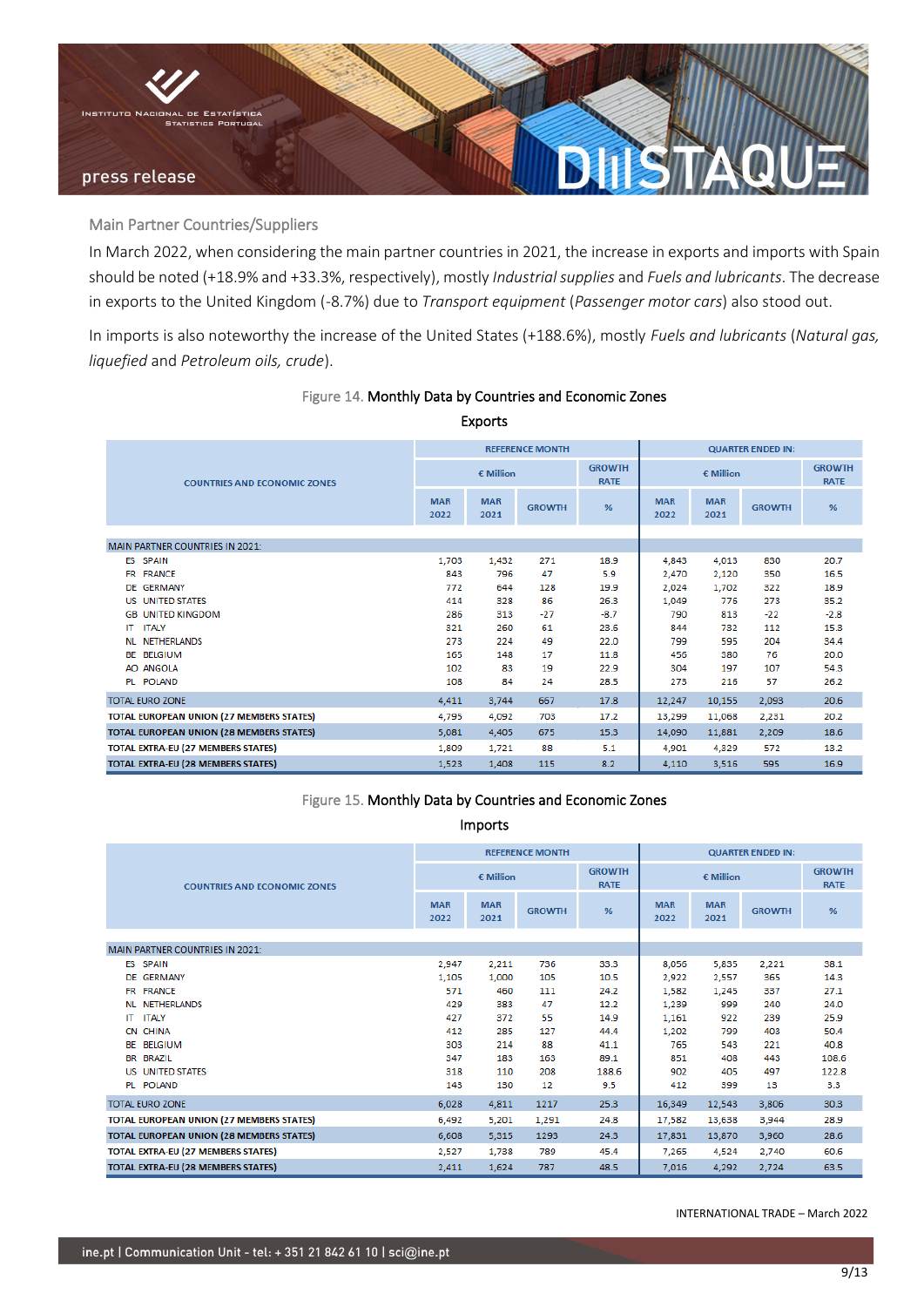

#### METHODOLOGICAL NOTE

- 1. International Trade compiles the statistical information about the commercial trade of goods with the European Union (Intra-EU trade) and Third Countries (Extra-EU trade). In terms of Intra-EU trade statistics, it includes adjustments for non-responses as well as for enterprises with transactions below the defined exemption thresholds (which exempts from providing statistical data to a significant number of enterprises). Since February 2020, the United Kingdom is already considered a Third Country. In this press release, for comparison purposes, in the analyses vis-à-vis the same month of the previous year or with the previous month the United Kingdom is considered as a Third Country in these periods.
- 2. For simplification purposes, the terms associated with International Trade Statistics are narrowed to "imports" and "exports", however stating which market is being referred to (Intra-EU, Extra-EU, and International Trade which includes the former two).

In this press release the following statistical data are used:

- 2018: Intra-EU trade January to December definitive results; Extra-EU trade - January to December definitive results.
- 2019: Intra-EU trade January to December definitive results; Extra-EU trade - January to December definitive results.
- 2020: Intra-EU trade January to December definitive results; Extra-EU trade - January to December definitive results.
- 2021: Intra-EU trade January to December monthly preliminary results; Extra-EU trade – January to December monthly preliminary results.
- 2022: Intra-EU trade January to March monthly preliminary results; Extra-EU trade – January to March monthly preliminary results.
- 3. Due to rounding of numbers, totals might not correspond to the sum of the indicated parcels.
- 4. Month-to-month growth rate it compares the level of each variable between two consecutive months. Although it allows an up-to-date follow-up of the evolution of each variable, the value of this variation is particularly influenced by seasonal fluctuations effects and from other specific effects in one or both compared months.
- 5. Year-on-year growth rate it compares the level of each variable between the current period and the same period of the previous year. Its evolution is less biased by seasonal fluctuations; however, it might be influenced by this type of effect located in a specific period compared.
- 6. Revisions: the revisions policy applied to International Trade statistics has been changed since the May 2019 edition of this press release to anticipate the dissemination of definitive results (8 months earlier than in the previous revisions policy). Therefore, each month the information regarding month m (on a 40-day basis) is published and the previous four months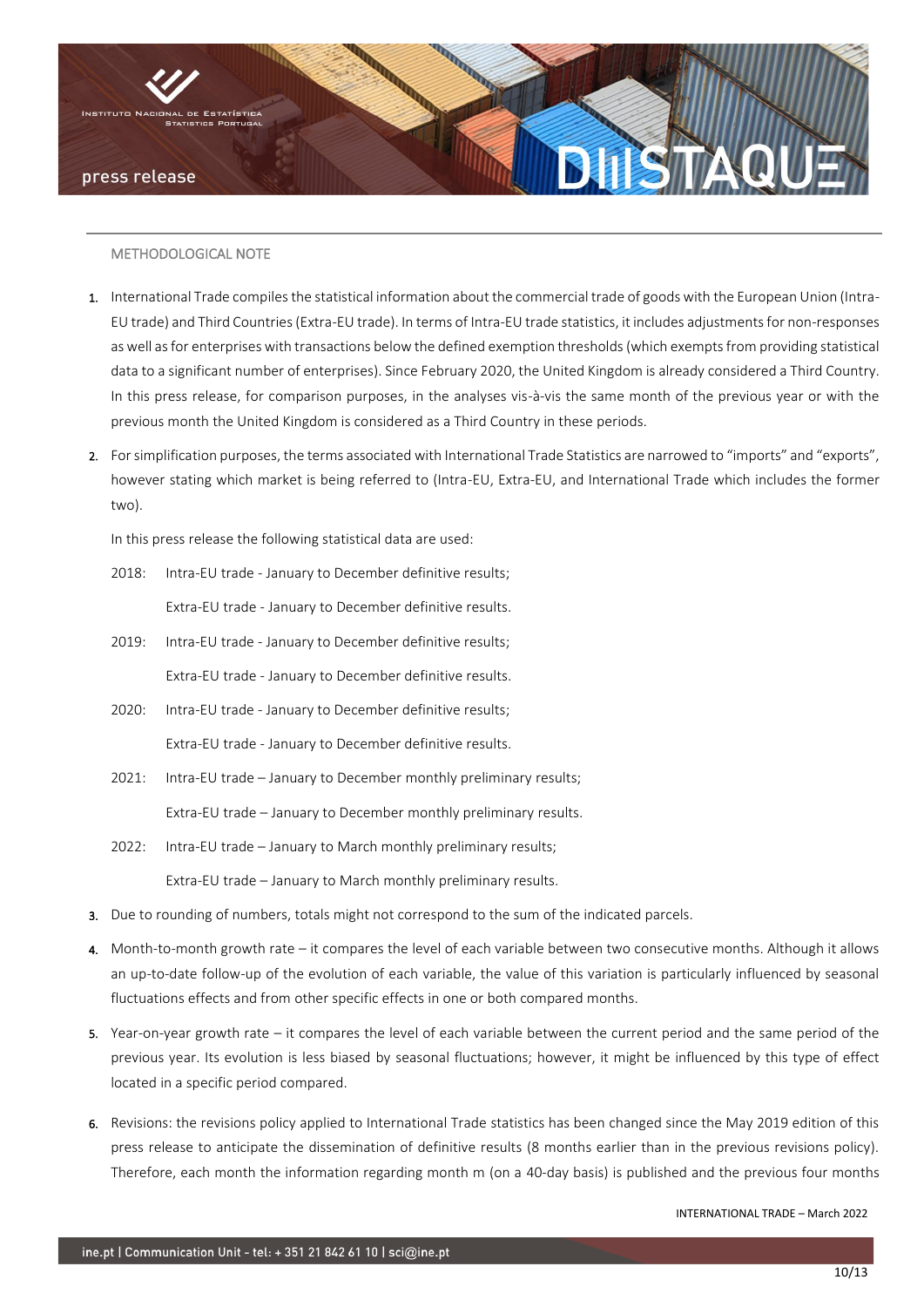

are revised. The annual preliminary results concerning the year N are released in June of N+1, that is, at the last (fourth) revision of December. The release of definitive results takes place in September of N+1. The information released monthly contains routine revisions due to the replacement of estimations with new data received in the meantime, and, to a lesser extent, the replacement of values previously reported by corrections reported by the enterprises. The following table shows the impact of those revisions on the year-on-year rate of change (three months) disseminated in the previous press release:

| YEAR-ON-YEAR GROWTH RATE - DECEMBER 2021 TO FEBRUARY 2022           |      |      |  |  |  |  |  |  |  |  |
|---------------------------------------------------------------------|------|------|--|--|--|--|--|--|--|--|
| <b>PREVIOUS</b><br><b>CURRENT PUBLICATION</b><br><b>PUBLICATION</b> |      |      |  |  |  |  |  |  |  |  |
| <b>EXPORTS</b>                                                      | 22.3 | 22.0 |  |  |  |  |  |  |  |  |
| <b>IMPORTS</b>                                                      | 38.9 | 39.6 |  |  |  |  |  |  |  |  |

 As from the March 2021 release, the quarterly flash estimate of International Trade started to be released at 30 days. With more information and a longer period for statistical compilation, the results now obtained determine a revision of the yearon-year rates of change of exports and imports presented in the flash estimate, as shown in the following table:

| YEAR-ON-YEAR GROWTH RATE - 1ST QUARTER OF 2022 |                       |                    |  |  |  |  |  |  |  |
|------------------------------------------------|-----------------------|--------------------|--|--|--|--|--|--|--|
|                                                | <b>FLASH ESTIMATE</b> | 40-DAY             |  |  |  |  |  |  |  |
|                                                |                       | <b>PUBLICATION</b> |  |  |  |  |  |  |  |
| <b>EXPORTS</b>                                 | 18.7                  | 18.2               |  |  |  |  |  |  |  |
| <b>IMPORTS</b>                                 | 36.6                  | 36.8               |  |  |  |  |  |  |  |

- 7. The BEC nomenclature Classification by Broad Economic Categories doesn't include the *Gold for monetary use* (CN 71082000) and *Coins, including coins with legal tender (except medals, coins mounted in objects of personal adornment coins with character collectibles with numismatic value, waste, and scrap)* (CN 71189000). The sum of the various BEC categories may not match with total trade, due to these exclusions and for confidentiality reasons.
- 8. Intra-EU trade concerning the Euro Zone includes, since 2017, stores and provisions within the framework of Intra-EU trade, which in the previous years are included in the non-Euro Zone. However, given the slight weight (lower than 0.1%) in total trade, data are comparable for all series available.
- 9. Unit Value Indices for International Trade in Goods

The monthly unit value indices for March 2022 will be released up to two working days after the publication of this press release on the Statistics Portugal Portal (see the links below).

- [Monthly unit value indices of exports \(Month-on-month growth rate, price -](https://www.ine.pt/xportal/xmain?xpid=INE&xpgid=ine_indicadores&indOcorrCod=0009623&xlang=en&contexto=bd&selTab=tab2) %)
- [Monthly unit value indices of exports \(Month-on-month growth rate, value -](https://www.ine.pt/xurl/ind/0009619&xlang=en) %)
- [Monthly unit value indices of exports \(Month-on-month growth rate, volume -](https://www.ine.pt/xurl/ind/0009621&xlang=en) %)
- [Monthly unit value indices of imports \(Month-on-month growth rate, price -](https://www.ine.pt/xurl/ind/0009622&xlang=en) %)
- [Monthly unit value indices of imports \(Month-on-month growth rate, value -](https://www.ine.pt/xurl/ind/0009618&xlang=en) %)
- [Monthly unit value indices of imports \(Month-on-month growth rate, volume -](https://www.ine.pt/xurl/ind/0009620&xlang=en) %)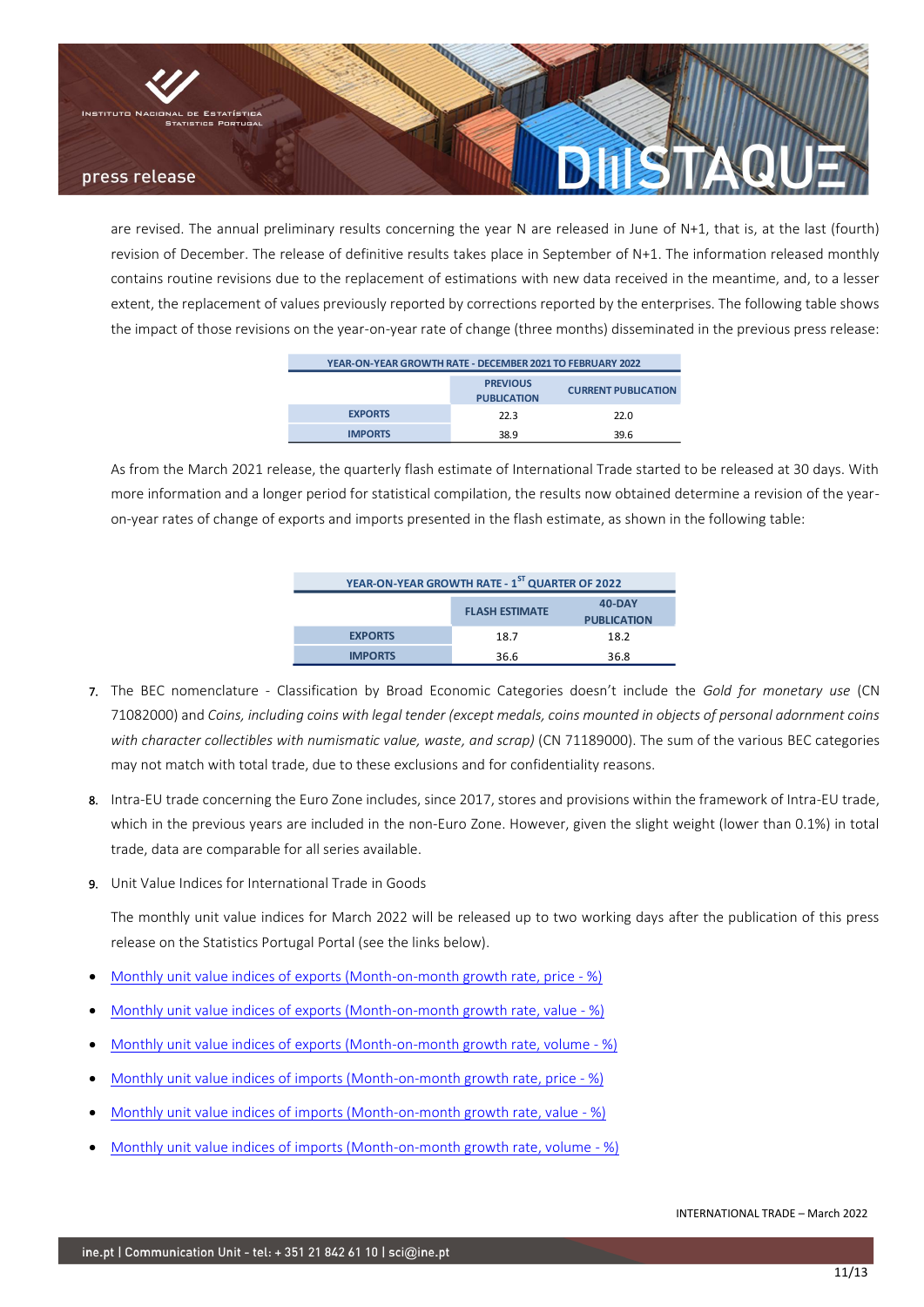

The starting Universe corresponds to International Trade in Goods, set on a 40-day basis for the reference month, with the most up-to-date results at that moment for both periods (month and month-on-month). Definitive results for 2012 to 2019 and preliminary results for 2020 and 2021 are used for the calculation of Quarterly Indices. The monthly indices are consistent with the quarterly indices (40 days), by applying the Chow-Lin method.

To calculate the Unit Value Indices, there are some exclusions in International Trade to be considered, with a low significance in total values, namely transactions with a statistical value lesser than EUR 1,000 and according to the number of observations by enterprise/Economic Area/CN8, Chapters 98 and 99 of the CN and records with a net mass of less than 0.5 kg. However, the representativeness of the sample in each product group is guaranteed, reaching a total coverage of more than 80%.

The unit value indices are calculated at the most detailed level of information (CN8, around 9,500 codes), and aggregated as *Paasche* indices (price) by CPA (Statistical Classification of Products by Activity) for the quarterly indices. Monthly indices are disseminated only for total and total excluding petroleum products. They indicate the change over the same period of the previous year. It is also important to mention that these indices correspond to unit value indices rather than real effective price indices, thus reflecting apart from the changes in prices, also the changes in the composition and the quality of the goods considered at the most detailed level of information.

The dissemination of the quarterly indices is ensured in the usual International Trade Statistics press release, according to the following calendar:

|                                   | <b>DISSEMINATION DATE</b>                | <b>MONTHLY</b><br><b>INDICES</b>             |                   | <b>QUARTERLY INDICES</b>           |
|-----------------------------------|------------------------------------------|----------------------------------------------|-------------------|------------------------------------|
| <b>REFERENCE</b><br><b>PERIOD</b> | <b>INTERNATIONAL TRADE (40)</b><br>DAYS) | <b>INDICATORS</b><br>(until +2 WORK<br>DAYS) | <b>INDICATORS</b> | <b>REFERENCE</b><br><b>QUARTER</b> |
| JANUARY                           | 11-03-2022                               | 15-03-2022                                   | 11-03-2022        | 4 <sup>th</sup> QUARTER/21         |
| <b>FEBRUARY</b>                   | 08-04-2022                               | 12-04-2022                                   |                   |                                    |
| <b>MARCH</b>                      | 10-05-2022                               | 12-05-2022                                   |                   |                                    |
| APRIL                             | 09-06-2022                               | 15-06-2022                                   | 09-06-2022        | $1st$ QUARTER/22                   |
| <b>MAY</b>                        | 11-07-2022                               | 13-07-2022                                   |                   |                                    |
| JUNE                              | 09-08-2022                               | 11-08-2022                                   |                   |                                    |
| <b>JULY</b>                       | 09-09-2022                               | 13-09-2022                                   | 09-09-2022        | 2 <sup>nd</sup> QUARTER/22         |
| <b>AUGUST</b>                     | 10-10-2022                               | 12-10-2022                                   |                   |                                    |
| <b>SEPTEMBER</b>                  | 09-11-2022                               | 11-11-2022                                   |                   |                                    |
| <b>OCTOBER</b>                    | 09-12-2022                               | 13-12-2022                                   | 09-12-2022        | 3rd QUARTER/22                     |
| <b>NOVEMBER</b>                   | 09-01-2023                               | 11-01-2023                                   |                   |                                    |
| <b>DECEMBER</b>                   | 09-02-2023                               | 13-02-2023                                   |                   |                                    |

The quarterly indices related to the period 2012-2021 are available as statistical indicators on the Statistics Portugal Portal, with data broken down by Statistical Classification of Products by Activity (CPA), including the corresponding value and volume indices.

The monthly indices concerning the period 2012-2022 are available as statistical indicators on the Statistics Portugal Portal, with data available for the total and total excluding petroleum products, including the corresponding value and volume indices.